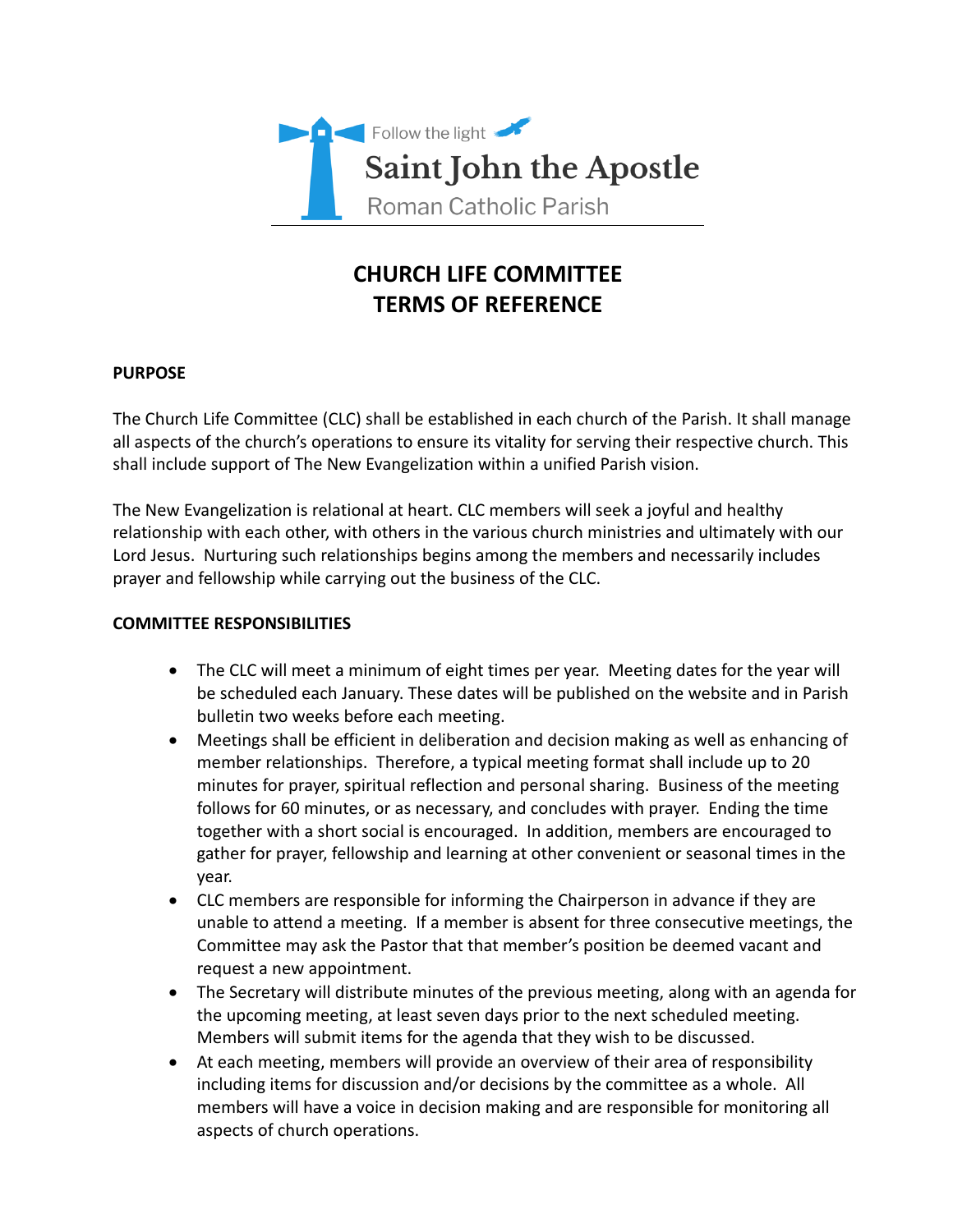

- Where possible, the committee will make decisions for their church by consensus. If consensus is not possible, decisions will be made by a simple majority of members present. Major decisions will be made by the full committee and recommended to the Pastor.
- Decisions made by the CLC that reflect or impact on Saint John the Apostle Parish will be forwarded to the Pastor in the form of recommendations.
- Appointed CLC members may solicit assistance from other church parishioners to accomplish their responsibilities, but only the appointed member may take part in the deliberation and/or the decision-making process.
- At the request of the Pastor, the CLC will accept additional assignments and/or responsibilities.
- The CLC meetings are open to all church parishioners. Church parishioners are required to bring topics to a committee member in advance, so they may be added to the agenda. If a non-committee member brings a topic to a member and is at the meeting the Chairperson may invite them to speak before any decision is made. Non-committee members will not be permitted to take part in deliberations or decision-making during meetings.
- The CLC will host an information and general discussion session for church parishioners following the Sunday Mass at least two times per year or more often when major changes are anticipated. Comments and concerns of the parishioners will be considered in deliberations and decision making.
- Annually, CLC members will be blessed at Mass and their names published in the Parish Bulletin and posted on the Parish Website.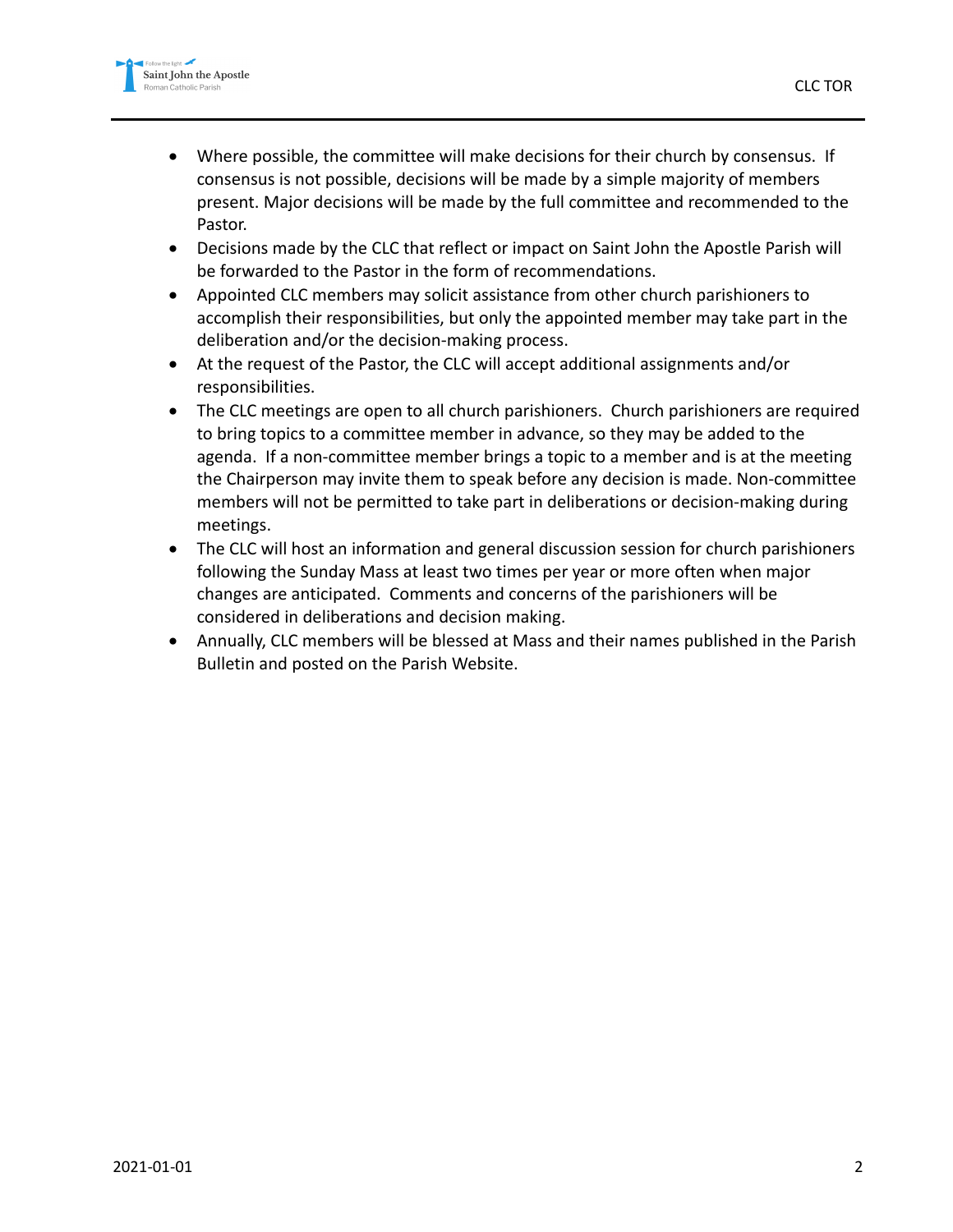## **CLC STRUCTURE**

- Each CLC shall consist of a minimum five and of a maximum seven church parishioners. Members may be recommended by another parishioner based on their gifts, the "FACT (Faithful, Available, Contagious \*, and Teachable) Principle" and approved by the Pastor. \*Being contagious means you embrace the Parish Vison and want to share it with others.
- To maintain continuity, members shall serve in staggered terms with a minimum of three and a maximum of six years.
- Each CLC will choose a Chairperson and Secretary at the first meeting in January to serve for a minimum two-year term.
- A quorum shall consist of 50% plus one member.
- Minutes and Action List. Recorded as necessary to support decisions, action or important matters. Note, each member will have recorded minutes from Parish level meetings.

*Figure 1. Organization Chart*

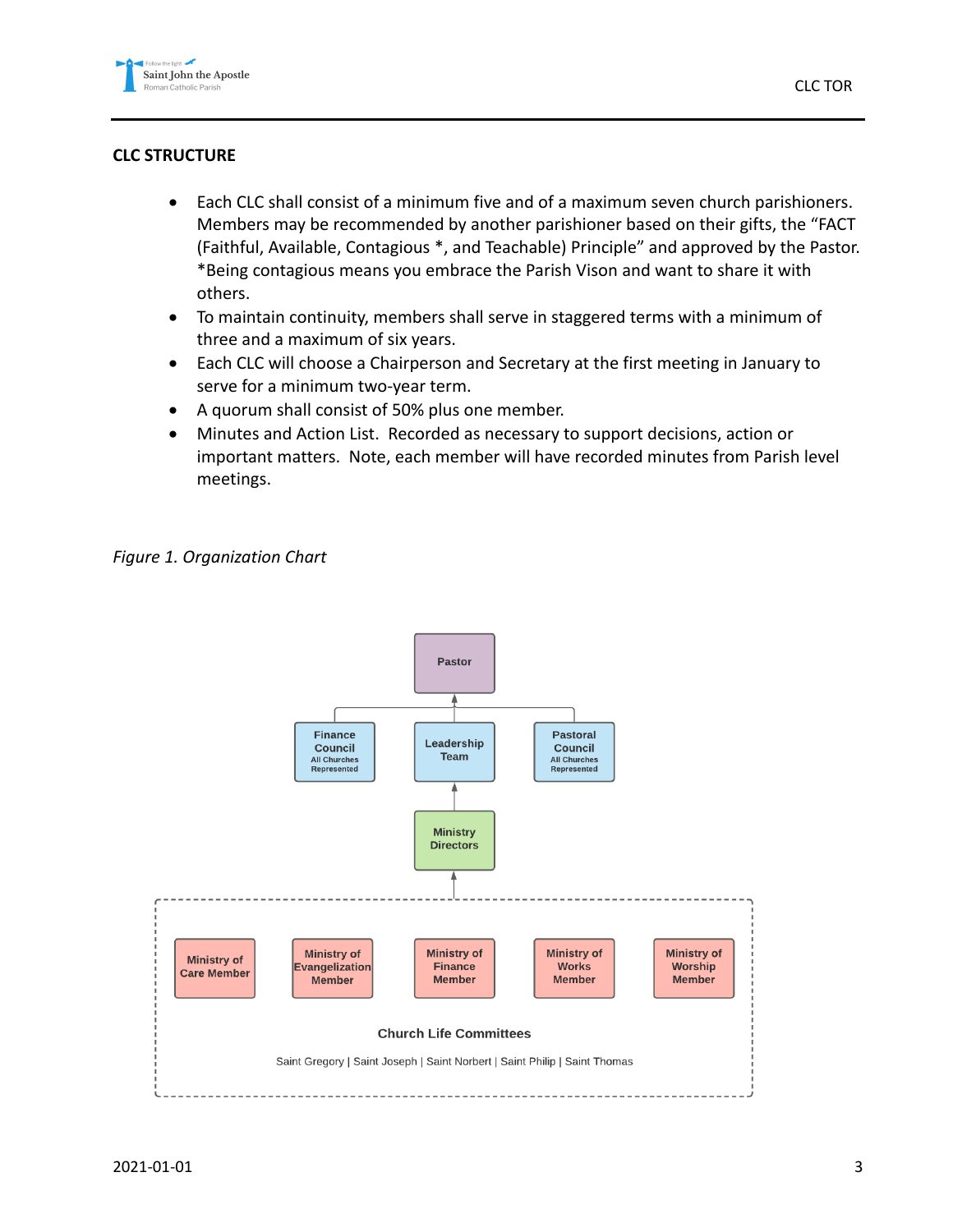### **MEMBER RESPONSIBILITES**

#### **Care Ministry Member**

- Will promote FELLOWSHIP, SSVP/FOOD BANK, ECUMENICAL events, and HOSPITALITY according the needs of the community and the vision of the parish.
- Will support fellowship and social interactions that serve the needs of the Church in its mission with Small Groups (as presented by Devine Renovation), social activities, etc.
- Will develop pastoral care ministries which include Bereavement support, Visitation / Communion to shut-ins, etc.
- Will support outreach ministries to the disadvantaged such as SVDP and food bank.
- Will liaise with Ecumenical Community Groups
- Will promote a culture of Hospitality among parishioners, during the weekend experience (Mass), and during church events (ie -Hospitality Sunday) and community events (ie -Strawberry suppers) etc.

#### **Evangelization Ministry Member**

- Will promote FORMATION, ALPHA, DISCIPLESHIP, and COMMUNICATION
- Will be fully versed in the purpose, direction, and intent of the New Evangelization in accordance with the vision of Saint John the Apostle Parish, the Archdiocese of Halifax-Yarmouth and the Holy See.
- Will develop opportunities for Formation to become missionary disciples
- Will develop an active Alpha Evangelization Ministry to reach the unchurched.
- Will develop and manage a Discipleship Ministry for families, youth, young adults, adults and seniors such as bible study, Ministry Gatherings etc.
- Will coordinate communications within each Church, Parish and the community for informing and promoting church activities and for Evangelization.
- Will monitor and report the success of initiatives and recommend revisions where appropriate.

### **Finance Ministry Member**

- Will serve as a member of and follow policies as established by the Finance Council.
- Will prepare an annual operating and capital budget to be presented to the CLC for discussion and approval. The completed budget shall be forwarded to the Parish Finance Council on or before September 30th, each year. Following Council approval, a printed copy of the budget will be made available to each parishioner.
- Will identify budget needs related to fundraising and revenue increases.
- Will monitor and approve invoices for their church for the Finance Council.
- Will receive a monthly report from the Finance Council on actual vs budgeted expenses / revenues and recommend actions to be taken when significant variances occur.